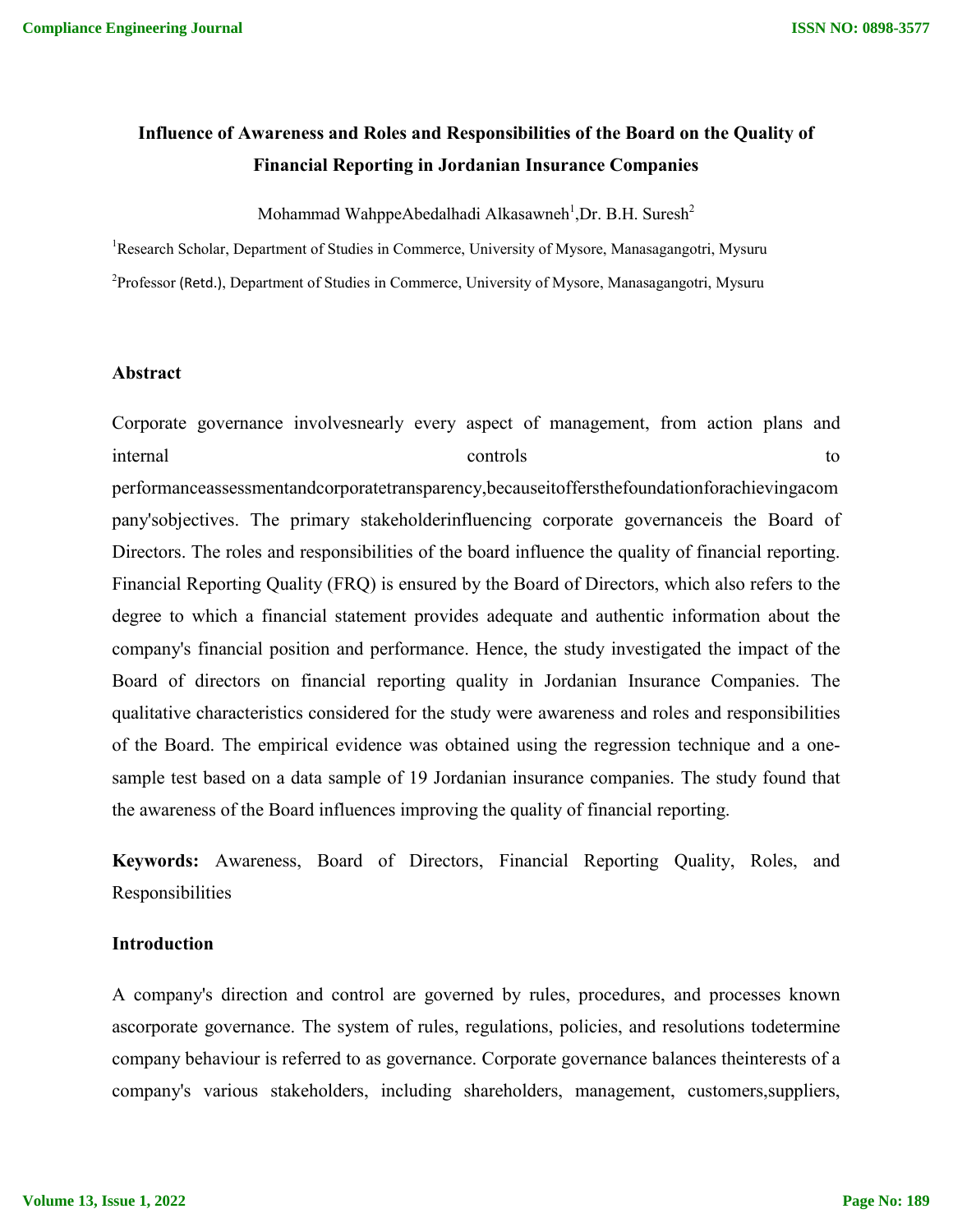financiers, the government, and the general public. Corporate governance involvesnearly every aspect of management, from action plans and internal controls to performanceassessmentandcorporatetransparency,becauseitoffersthefoundationforachievingacom pany'sobjectives (Klein, 2002).

The primary stakeholderinfluencing corporate governanceis the Board of Directors.Directors are chosen by shareholders or appointed by other board members to represent thecompany'sshareholders.TheBoardmakesimportantdecisions,suchascorporateofficerselections, executive salary, and dividend policy (SalauAbdulmalik et al., 2015). When shareholder votes demand

particularethicalorenvironmentalconcernstobeemphasized,boardresponsibilitycangobeyondfinanc ialoptimization.

Internalandindependentmembersarefrequentlyapartof theBoard.Independents are beneficial to governance because they help match shareholder interests with insiders by diluting the concentration of power (SalauAbdulmalik et al., 2015). Independent directors do not have the same ties as insiders, but they are picked for their experience managing or leading huge corporations. Principal stockholders, founders, and executives are examples of insiders.

Financial Reporting Quality (FRQ) shows information regarding a business activity and its anticipated cash flows to inform the shareholders about its operations (Verdi, 2006). Financial reporting quality also refers to the degree to which a financial statement provides information that is fair and authentic about an enterprise's financial position and performance (Tang, Chen & Zhijun, 2008). It can be deduced that for a financial statement to be regarded as possessing a high-quality attribute, it must provide authentic/genuine information about the economic performance, financial position, and operations of cash flows to keep shareholders and other stakeholders informedof the entity's current situation.

Good corporate governance establishes a visible system of rules and regulations with matchedincentives for shareholders, directors, and executives. Corporate governance is something thatmost businesses aspire towards. Many shareholders believe that a company's profitability isn'tenough; it must also exhibit good corporate citizenship through environmental awareness, ethicalbehaviour,andsolidcorporategovernance standards (Klein, 2002).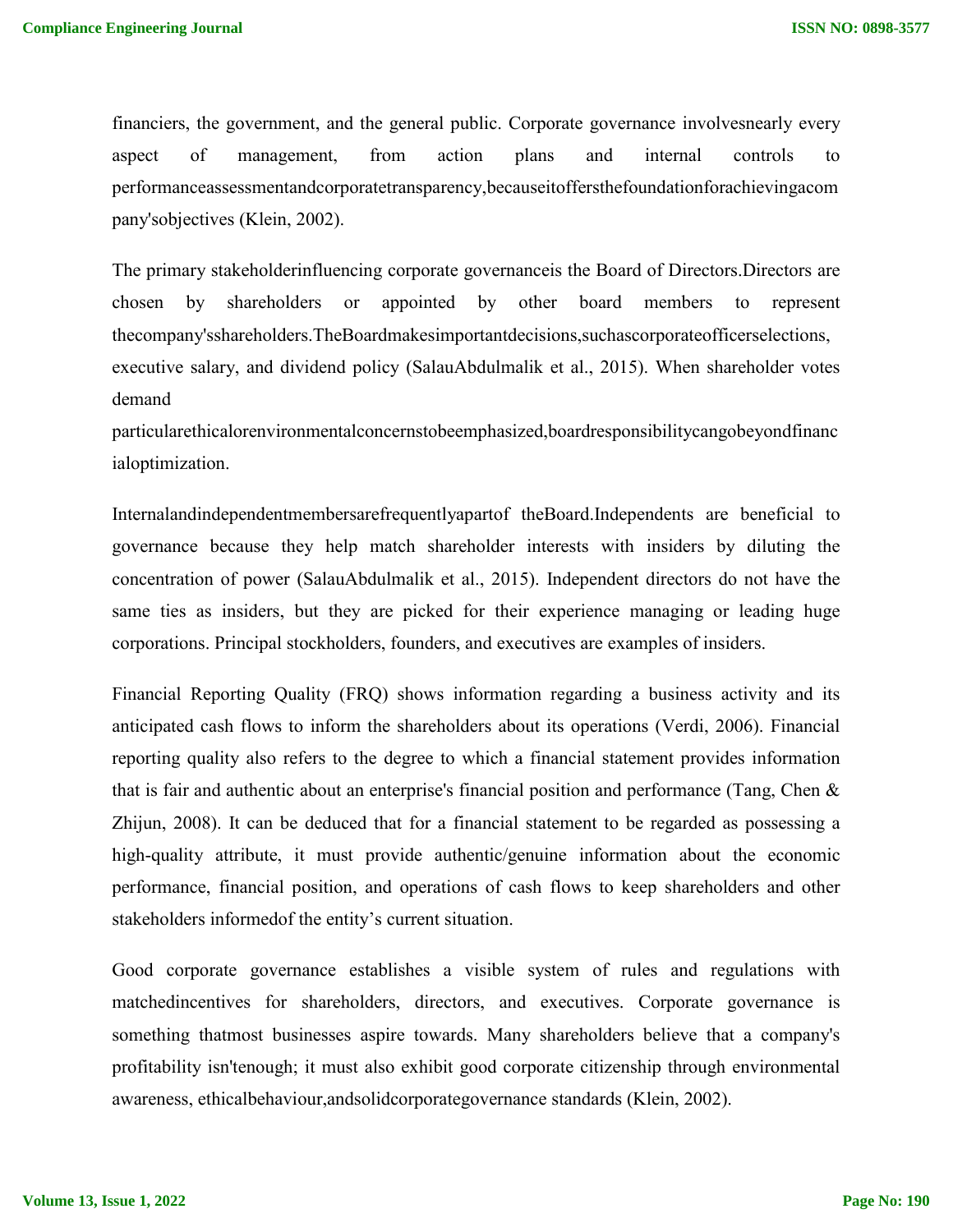#### **Review of Literature**

**HopeOsayantinAifuwaetal,(2019)**investigated theimpactof boardcharacteristicsonfinancial reporting quality of listed manufacturing firms. At a 5% level of significance, the datarevealed that board expertise was statistically significant and favourably associated to financialreporting quality, but board independence and board diversity were shown to be insignificantlyrelated to financial reporting quality. According to the findings, board qualities have a partialimpact on financial reporting quality. As a result, the researchers suggested that the number ofnonexecutivemembersontheboardbeloweredinordertoreduceexcessivemanagementcosts.

**AmnehAlkurdi et al (2019)** explored the impact of Corporate Governance attributes on riskdisclosure for a sample of Jordanian listed firms. The findings show that Corporate Governancecharacteristics (such as board size and independent board (non-executive directors), separation ofroles, and audit committee meetings) have a statistically favourable impact on Voluntary

RiskDisclosure(VRD),butnotmanagerialownership.Furthermore,thefindingsshowthatindependent directorshaveaconsiderablebeneficial impacton Mandatory RiskDisclosure(MRD), and audit committee size has a significant positive impact on MRD. Finally, the findingsrevealthatleverageandprofitabilityaretwoofthemostimportantdeterminantsofRiskDisclosu re. The findings show that enterprises with more stringent compliance with obligatoryregulationsaremorelikelytopostRiskDisclosure.

**Samuel AkpovwreEyenubo et al, (2017)** examined the impact of the audit committee onfinancialreportingqualityinNigerianlistedcompanies.OtheraspectsinNigeria'suniqueconditions that are crucial to the quality of audit committees have been highlighted by the study.These include the ability to ask pertinent questions and exposure to seminars and workshops, theneed to compensate members, the need to allow members to serve for at least three years; theneed for the audit committee chairmanship to be held by a shareholder representative; the needfor the audit committee membership to be tilted in favour of more shareholders; and the need forthe appointment and remuneration of auditors to be handled by audit committee members. Thestudy looked at the fabric of corporate governance and how to incorporate it into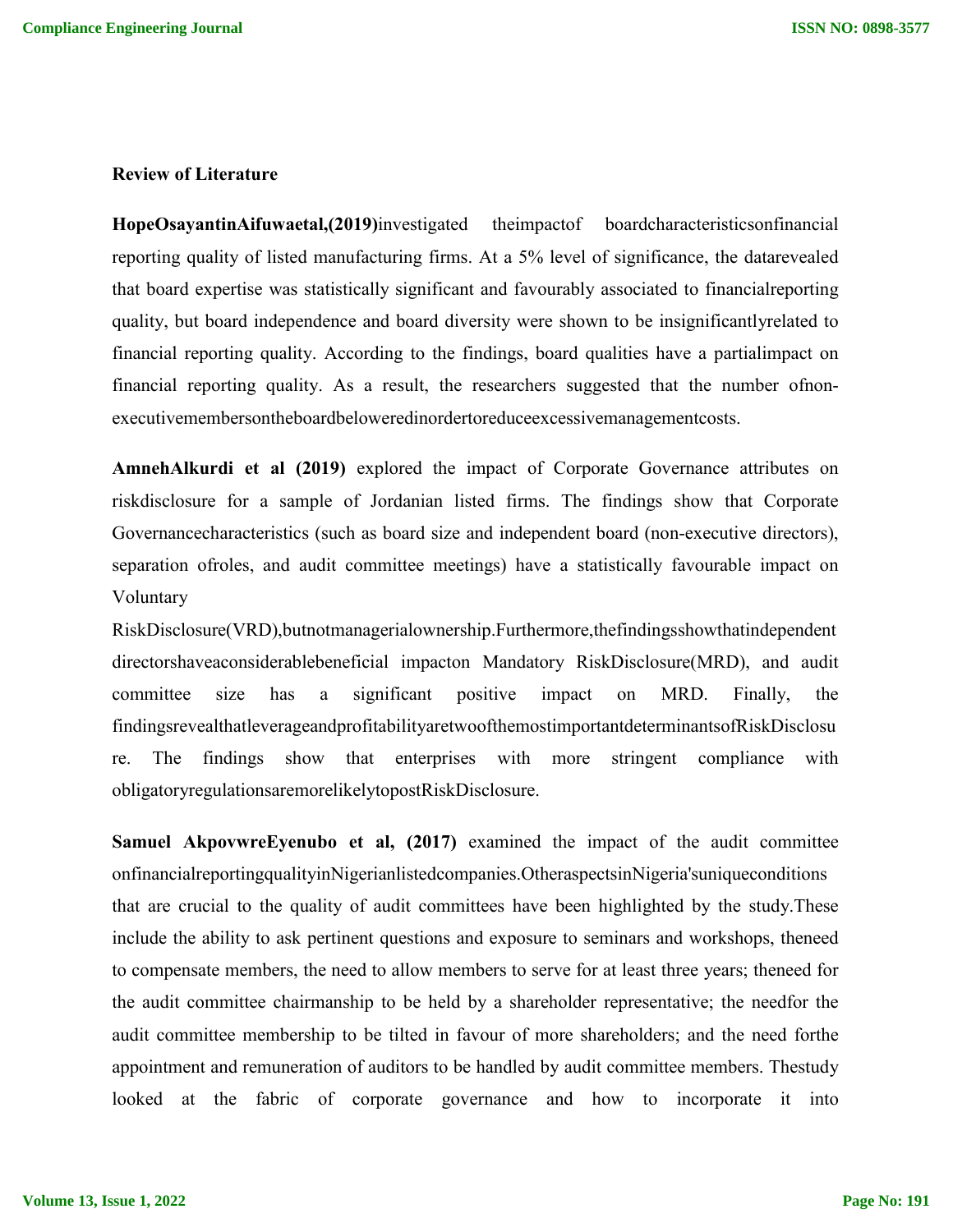financialinformationsystemsthatensureaccuratefinancialreporting.Thefunctionofcorporategovern anceinensuringthequalityoffinancialreportinghasrecentlybeendebated.Increasing corporate governance regulation is a crucial component in improving financial reporting quality,accordingtothestudy.

**SigitSukmono(2015)** investigated the impact of commissioners on corporate value in thisstudy.Thehypothesis'sfindingsrevealedthatthequalityoffinancialreportinghasaconsiderable favourable impacton commissioners. The integrity of the company's accountingandfinancial reportingsystem is the responsibility of the Board of Commissioners (OECD,2004:25)AccordingtoYoung(1998),corporategovernancereferstotheproceduresforimprov ing the quality of financial statements, indicating the role of commissioners in improvingcompanyperformancebypreventingearningsmanipulationandensuringtheaccuracyofinf ormationaboutthecompany'soperations.Thefundamentalgoaloffinancialreporting,according to the International Accounting Standards Board (IASB), is to offer information onhigh-quality financial statements of the economic entity, particularly about finances utilised formakingeconomicdecisions

**David Wanyonyi Wanyama and Tobias Olweny (2013)** investigated the effects of CorporateGovernance on the financial performance of listed insurance companies in Kenya. This studylooked at how board size, board composition, CEO duality, and leverage affect the financialperformance of Kenya's publicly tradedinsurance companies. Return on Assets (ROA) andReturnonEquity(ROE)wereusedtoassessthefirm'sperformance(ROE).Thestudydiscovered a close link between the Corporate Governance practises studied and the financialperformance of the companies. The size of the board of directors of insurance companies listedontheNSEhasbeenfoundtohaveanegativeimpactontheirfinancialperformance.Therewasalink betweenboardcompositionandfinancialperformanceofthecompany.Themostimportant part of board composition, however, was the board members' experience, abilities, andknowledge,not whether they were executive or non-executive directors. Leverage was alsofound to have a positiveimpact on the financial performance of insurance companieslisted onthe NSE. In terms of CEO duality, the study discovered that separating the roles of CEO andChairhadafavourableimpact.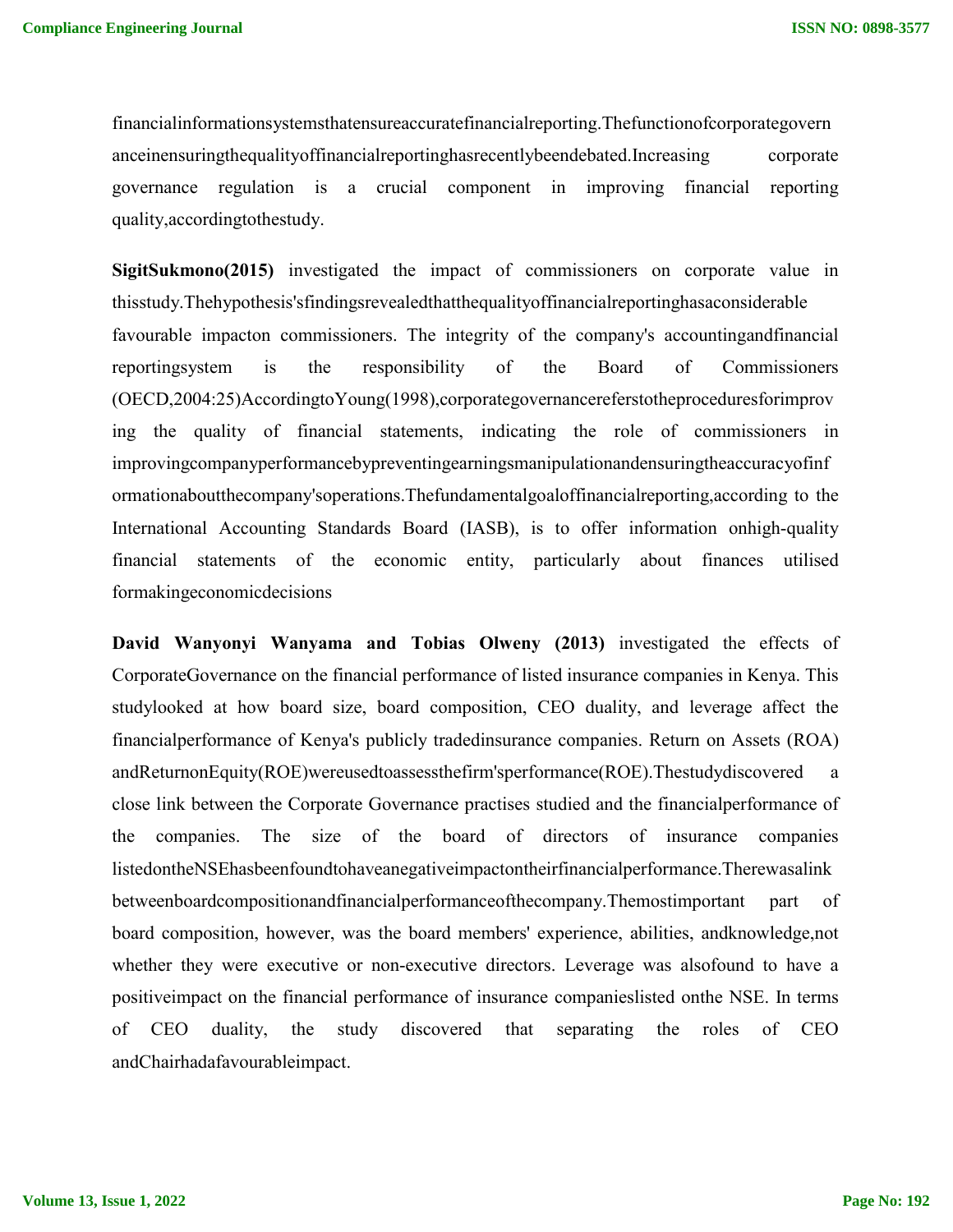**Tristan Nguyen and Philipp Molinari, (2013)** analysed the extent to which the accountingmodel for insurance liabilities introduced in the Exposure Draft is qualified to generate usefulinformation to users of financial statements. Furthermore, the researchers recommended

aboutwhichfieldsneedfurtheradjustmentsinordertocomplywithdecisionusefulnessastheoverriding principle.

**Khaled Erieg Abu-Risheh et al. (2012)** analyzed the relationship between the good corporategovernancepracticesonthefinancialreportingqualityofJordanianlistedcompanies.Specific ally, focus is on the board's independence, board's transparency, and separate auditcommittee. The findings of the study show that good corporate governance practises have animpactonfinancial reportingquality,withindependencebeingoneof thedeterminants offinancialreportingqualitysuccess.Furthermore,theindependentvariablescanexplainthevariance in the dependent variable, and a multiple regression test was used to examine therelationship between board of directors' transparency, board of directors' independence, and audit quality.

**Doron Nissim, (2010)** reviews the accounting practices of insurance companies, discusses thefinancialanalysisandvaluationofinsurers,summarizesrelevantinsightsfromacademicresearch, and provides related empirical evidence. The research is divided into three components.The first section covers the insurance industry's activities and structure, as well as products andservices, distribution channels, competition, regulation, taxation, and risk and risk management.The second segment looks at how insurance operations are reflected in financial statements. Thestudy provides evidence on the item's economic significance, reviews related US accountingprinciples, discusses earnings quality issues, describes analyses and red flags that inform on theitem's quality, reviews selected research findings, and describes the primary differences betweenInternational Financial Reporting Standards (IFRS) and US GAAP for each item from insurers'financialstatements.

Audit committees, according to Munoz (2005), are responsible for pre-approving audit and nonaudit services, overseeing auditor engagement and compensation, and establishing procedures to receive, retain, and treat employee complaints, as well as having the authority to engage special counsel or expert advice. Committee members require financial literacy or general awareness of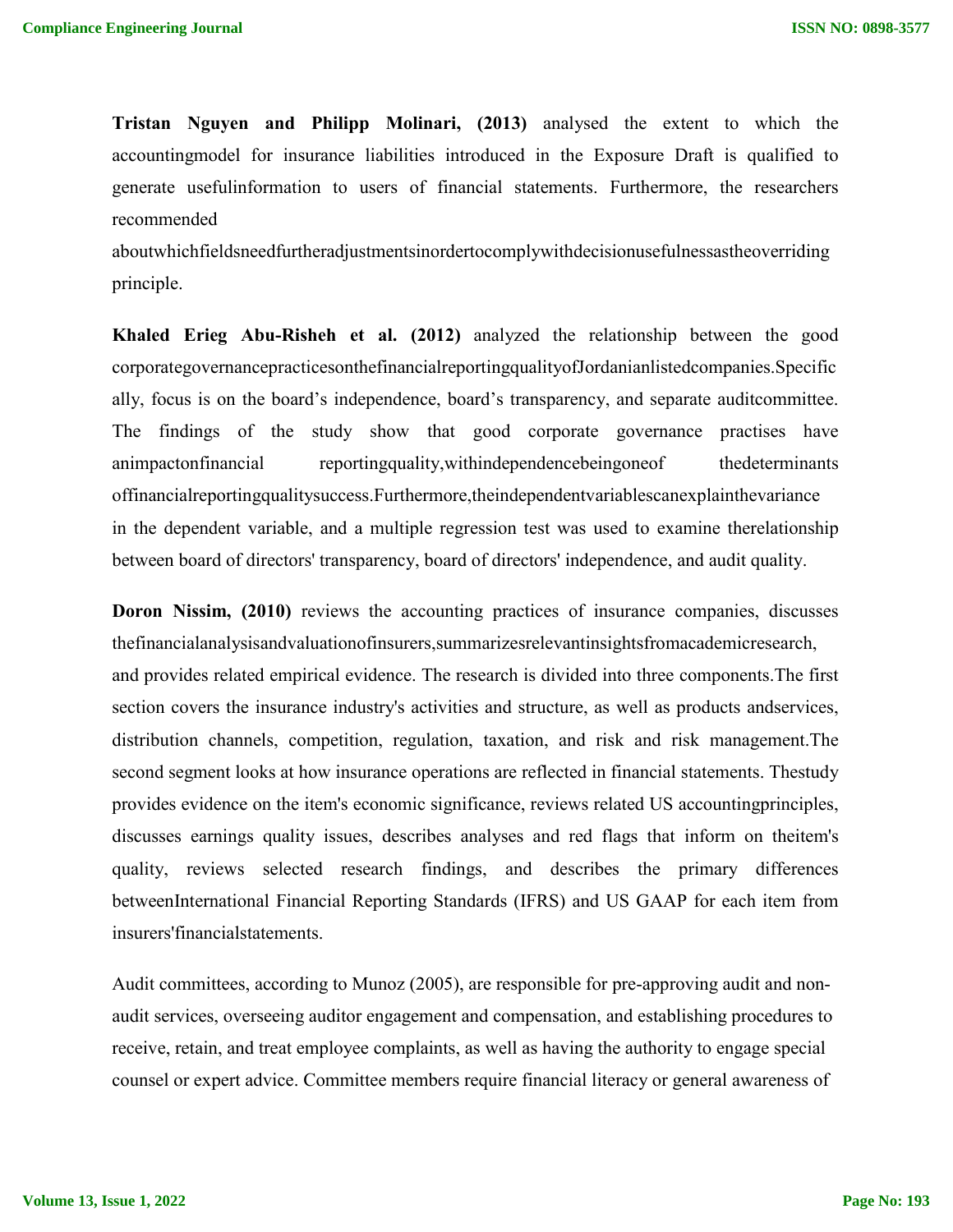the company's key economic, operating, and financial risks. Members of the committee should be aware of the distinction between the committee's oversight duty and management's decisionmaking function, and they must be willing to question management when necessary.

# **ObjectivesoftheStudy**

The objectivesofthe studyare:

1. ToanalyzetheinfluenceofawarenessandrolesandresponsibilitiesoftheBoardonthequalityoffinancial reporting.

## **HypothesesfortheStudy**

#### **Hypothesis1**

**H<sub>01</sub>:**Theboard's awareness does not influence improvingthequalityoffinancialreporting.

**H<sub>1</sub>:** The board's awareness influences improving the quality of financial reporting.

#### **Hypothesis2**

**H02:**Therolesandresponsibilitiesof theBoard do not influence thequality of financial reporting.

**H2:**Therolesandresponsibilitiesoftheboard influencethequalityoffinancialreporting.

### **ConceptualFramework**

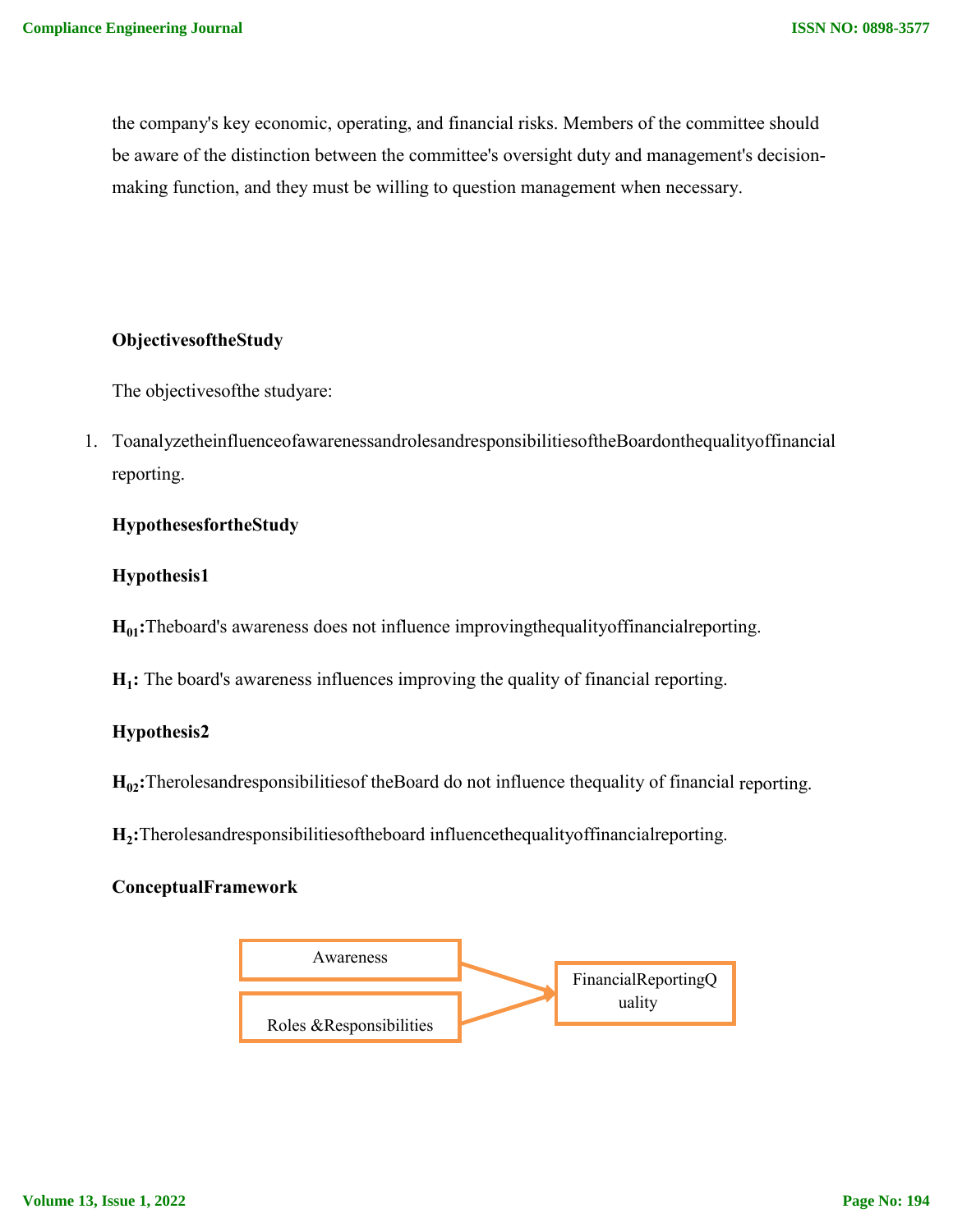The financial reporting quality in Jordanian insurance was significantlyaffected by awareness and roles and responsibilities such as developing account reconciliations,data compilation, developing regular financial statements, designing periodical, weekly, andquarterly sales reports, coordinating with various departments, and performing variation analysesfor all technical accounting problems to frame accounting policies, and developing annual capitalexpenditure budget.

#### **ResearchDesign**

**Sample Size:** The study was conducted considering the insurance companies operating in Jordan. 19 insurancecompanies were chosen based on a random sampling method for the analysis. The number ofrespondents considered for the study was 142 respondents who were the Board of Directors ofthe selectedinsurancecompanies.

| Al-NisrAl-ArabiInsuranceCompany     | IslamicInsuranceCompany             |
|-------------------------------------|-------------------------------------|
| ArabAssurersInsuranceCompany        | JerusalemInsuranceCompany           |
| ArabJordanianInsuranceCompany       | JordanFrenchInsuranceCompany        |
| ArabLifeandAccidentInsuranceCompany | JordanInsuranceCompany              |
| ArabOrientInsurance                 | JordanInternationalInsuranceCompany |
| ArabiaInsuranceCompany              | MiddleEast Insurance                |
| DeltaInsuranceCompany               | PhiladelphiaInsuranceCompany        |
| EuroArabInsuranceGroup              | SafwaInsurance Company              |
| HolyLand InsuranceCompany           | TheNationalInsuranceCompany         |
|                                     | UnitedInsuranceCompany              |

#### **Table1:InsuranceCompaniesinJordan**

Source:AmmanStockExchange(ASE), CompiledbytheResearcher

### **DataCollection Methods**

This study was based on primary data. 19 insurance companies listed on Amman Stock Exchange(ASE) were surveyed with a structured questionnaire using 5 points Likert Scale measurementfrom the Boardof Directorsof therespectiveinsurancecompanies.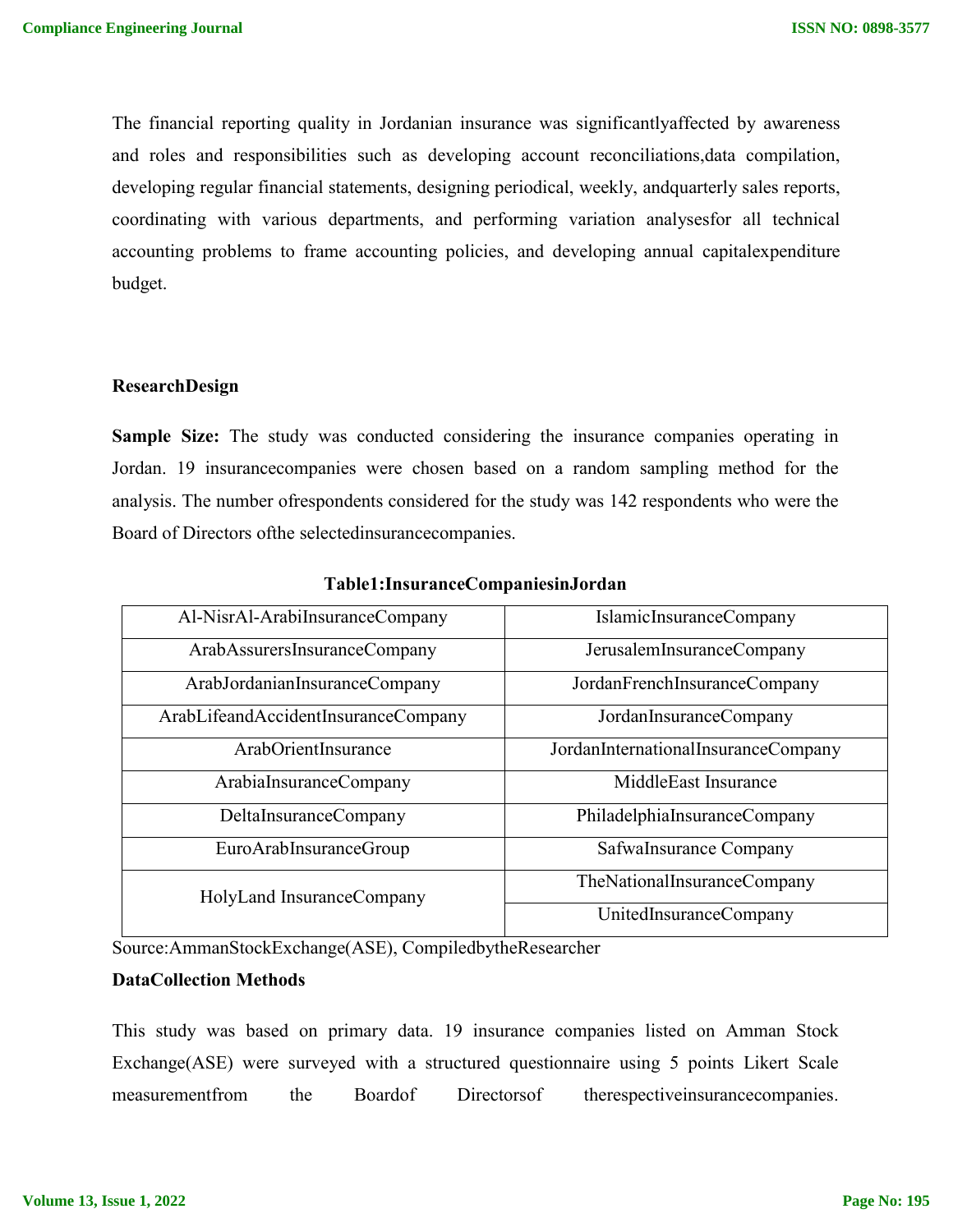171questionnaireswereinitiallydistributedtotherespondents.Whentheywerereturned,29questionnai reswereincomplete and were not considered for the study. Hence, 142 respondents were the sampleassessedforthestudy. Thecollected data was analyzed using SPSS software to derive expected results and develop findings and suggestions. The Board of Directors from 19 companies were professional and skilled with strategic direction. Collecting data from the Board of Directors who possessed the required competency and added value to the companies gave a helpful insight into analyzing the impact of the Board of Directors on Financial Reporting Quality in Insurance Companies in Jordan.

## **VariablesoftheStudy**

Thevariablesofthestudywere dividedinto:

**DependentVariables:**FinancialReportingQuality.

**IndependentVariables:**Awareness,Roles,andResponsibilities.

**Analysis of the InfluenceofAwarenessandRolesandResponsibilitiesoftheBoardonthe QualityofFinancialReporting**

#### **AWARENESS OF THE BOARD**

|                                                                 |               | Strongly       | Disagree | Neutral        | Agree | Strongly |
|-----------------------------------------------------------------|---------------|----------------|----------|----------------|-------|----------|
|                                                                 |               | Disagree       |          |                |       | Agree    |
| The Board has an awareness of                                   | $\mathbf{F}$  | $\theta$       | 13       | $\overline{2}$ | 99    | 28       |
| comparability of financial<br>information                       | $\frac{0}{0}$ | $\theta$       | 9.2      | 1.4            | 69.7  | 19.7     |
| The Board has an awareness of the<br>verifiability of financial | F             | $\overline{2}$ | 7        | 14             | 73    | 46       |
| information                                                     | $\frac{0}{0}$ | 1.4            | 4.9      | 9.9            | 51.4  | 32.4     |
| The Board has an awareness of                                   | F             | 3              | 10       | 3              | 100   | 26       |
| timeliness of financial information                             | $\frac{0}{0}$ | 2.1            | 7.0      | 2.1            | 70.4  | 18.3     |
| The Board has an awareness of<br>understandability of financial | F             | $\overline{2}$ | 4        | 16             | 64    | 56       |
| information                                                     | $\frac{0}{0}$ | 1.2            | 2.8      | 11.3           | 45.1  | 39.4     |
| The Board has an awareness of                                   | F             | $\Omega$       | 11       | 27             | 55    | 49       |
| decision usefulness of financial<br>information                 | $\frac{0}{0}$ | $\theta$       | 7.7      | 19.0           | 38.7  | 34.5     |

#### **Table 2(a): Awareness**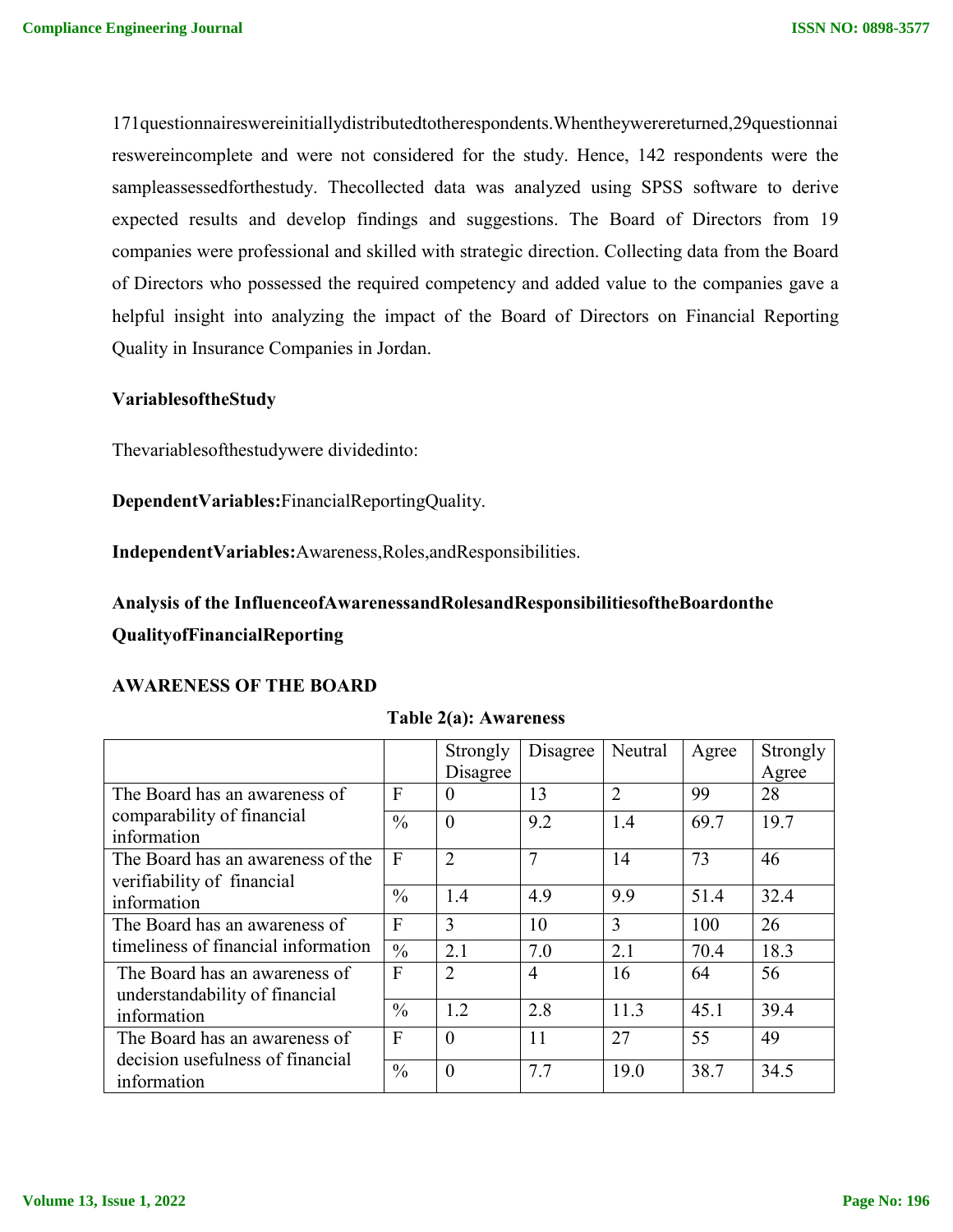| The Board has an awareness of  | F             | $\theta$ | 12   | 29   | 47   | 54   |
|--------------------------------|---------------|----------|------|------|------|------|
| the reliability of financial   | $\frac{0}{0}$ | $\theta$ | 8.5  | 20.4 | 33.1 | 38.0 |
| information                    |               |          |      |      |      |      |
| The Board has an awareness of  | F             | $\Omega$ | 26   | 16   | 47   | 53   |
| the materiality of financial   |               |          |      |      |      |      |
| information                    | $\frac{0}{0}$ | $\theta$ | 18.3 | 11.3 | 33.1 | 37.3 |
| The Board make efforts in      | $\mathbf{F}$  |          | 16   | 23   | 79   | 22   |
| creating awareness about       |               |          |      |      |      |      |
| qualitative characteristics of | $\frac{0}{0}$ | 1.4      | 11.3 | 16.2 | 55.6 | 15.5 |
| financial reporting among the  |               |          |      |      |      |      |
| executives of the company      |               |          |      |      |      |      |

Source: Primary Source, Compiled by the Researcher

The table shows respondents' opinions concerning awareness in financial reporting in selected Jordanian Insurance Companies. 99 respondents (69.7%) agreed, 28 respondents (19.7%) strongly agreed, 13 respondents (9.2%) disagreed, and 2 respondents (1.4%) remained neutral about the statement that the board is aware of financial information comparability. 73 respondents (51.4%), 46 respondents (32.4%) strongly agreed, 7 respondents (4.9%) disagreed, 2 respondents (1.4%) strongly disagreed, and 14 respondents (9.9%) remained neutral about the statement that the board is aware of the verifiability of financial information. 100 respondents (70.4%) agreed, 26 respondents (18.3%) strongly agreed, 10 respondents (7%) disagreed, 3 respondents (2.1%) strongly disagreed, and 3 respondents (2.1%) remained neutral about the statement that the board is aware of the timeliness of financial information. 64 respondents (45.1%) agreed, 56 respondents (39.4%) strongly agreed, 4 respondents (2.8%) disagreed, 2 respondents (1.2%) strongly disagreed, and 16 respondents (11.3%) remained neutral about the statement that the board is aware of the understandability of financial information. 55 respondents (38.7%) agreed, 49 respondents (34.5%) strongly agreed, 11 respondents (7.7%) disagreed and 27 respondents (19%) remained neutral about the statement that the board is aware of the decision usefulness of financial information. 47 respondents (33.1%) agreed, 54 respondents (38%) strongly agreed, 12 respondents (8.5%) disagreed and 29 respondents (20.4%) remained neutral about the statement that the board is aware of financial information reliability. 47 respondents (33.1%) agreed, 53 respondents (37.3%) strongly agreed, 26 respondents (18.3%) disagreed and 16 respondents (11.3%) remained neutral about the statement that the board is aware of the materiality of financial information. 79 respondents (55.6%) agreed, 22 respondents (15.5%) strongly agreed, 16 respondents (11.3%) disagreed, 2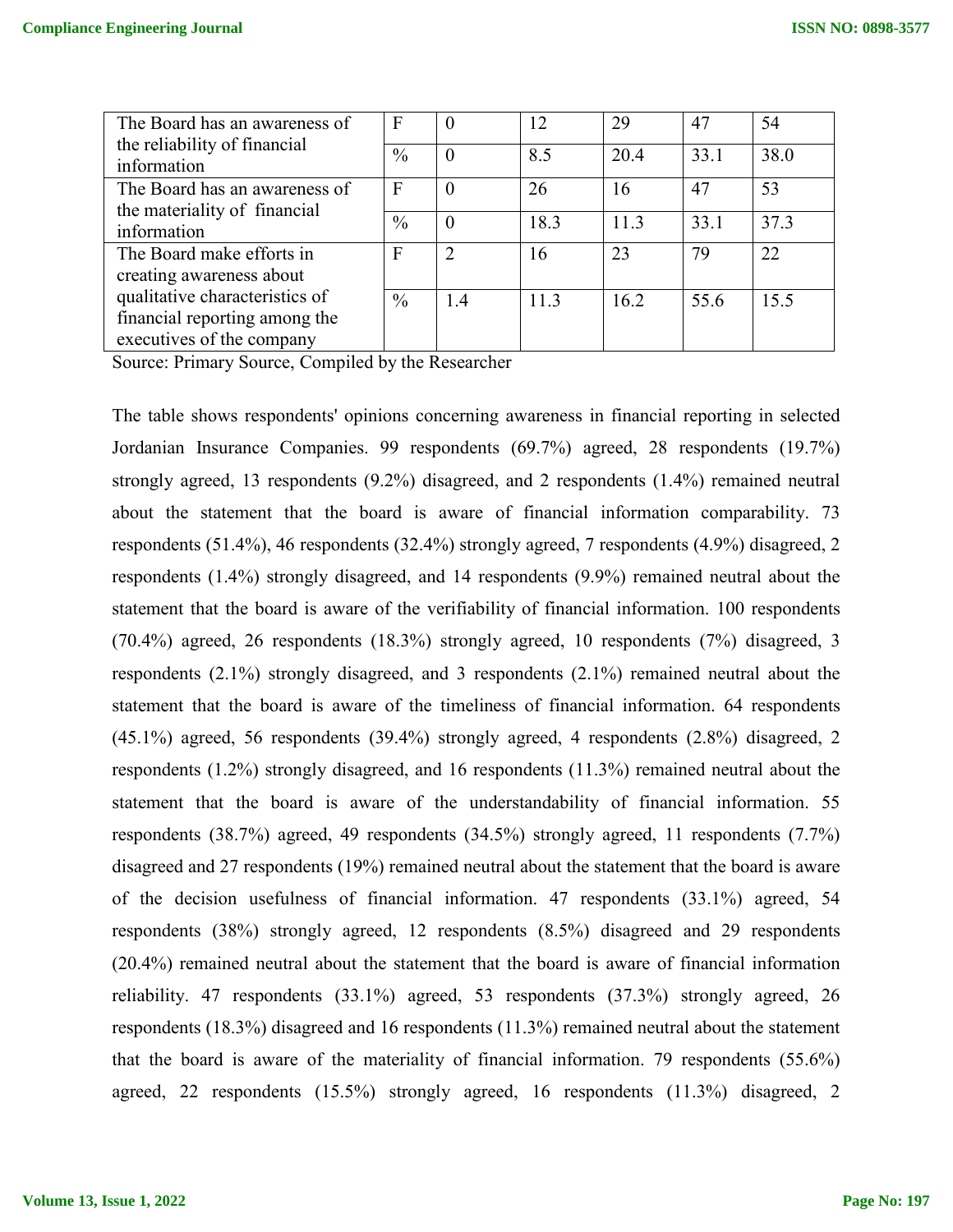respondents (1.4%) strongly disagreed and 23 respondents (16.2%) remained neutral about the statement that the Board makes efforts in creating awareness about qualitative characteristics of financial reporting among the executives of the company. It was concluded that the Board of Directors of Insurance Companies in Jordan was aware of the financial information disclosed to the public.

| <b>Statements</b>                                        | N   | Mean | Std.<br>Dev. | Variance |
|----------------------------------------------------------|-----|------|--------------|----------|
| The Board has an awareness of comparability of           | 142 | 4.00 | 0.763        | 0.582    |
| financial information                                    |     |      |              |          |
| The Board has an awareness of the verifiability of       | 142 | 4.08 | 0.863        | 0.745    |
| financial information                                    |     |      |              |          |
| The Board has an awareness of the timeliness of          | 142 | 3.96 | 0.824        | 0.679    |
| financial information                                    |     |      |              |          |
| The Board has an awareness of understandability of       | 142 | 4.18 | 0.847        | 0.718    |
| financial information                                    |     |      |              |          |
| The Board has an awareness of decision usefulness of     | 142 | 4.00 | 0.923        | 0.851    |
| financial information                                    |     |      |              |          |
| The Board has an awareness of the reliability of         | 142 | 4.01 | 0.964        | 0.929    |
| financial information                                    |     |      |              |          |
| The Board has an awareness of the materiality of         | 142 | 3.89 | 1.103        | 1.216    |
| financial information                                    |     |      |              |          |
| The Board make efforts in creating awareness about       | 142 | 3.73 | 0.908        | 0.825    |
| qualitative characteristics of financial reporting among |     |      |              |          |
| the executives of the company                            |     |      |              |          |

#### **Table 2(b): Descriptive Statistics**

Source: Primary Source, Compiled by the Researcher

The table shows the descriptive statistics of the awareness in financial reporting in selected Jordanian Insurance Companies. The mean and standard deviation of the Board hasawareness of comparability of financial information was 4 and 0.763, respectively. The mean and standard deviation of the Board hasawareness of verifiability of financial information was 4.08 and 0.863, respectively. The mean and standard deviation of the Board hasawareness of timeliness of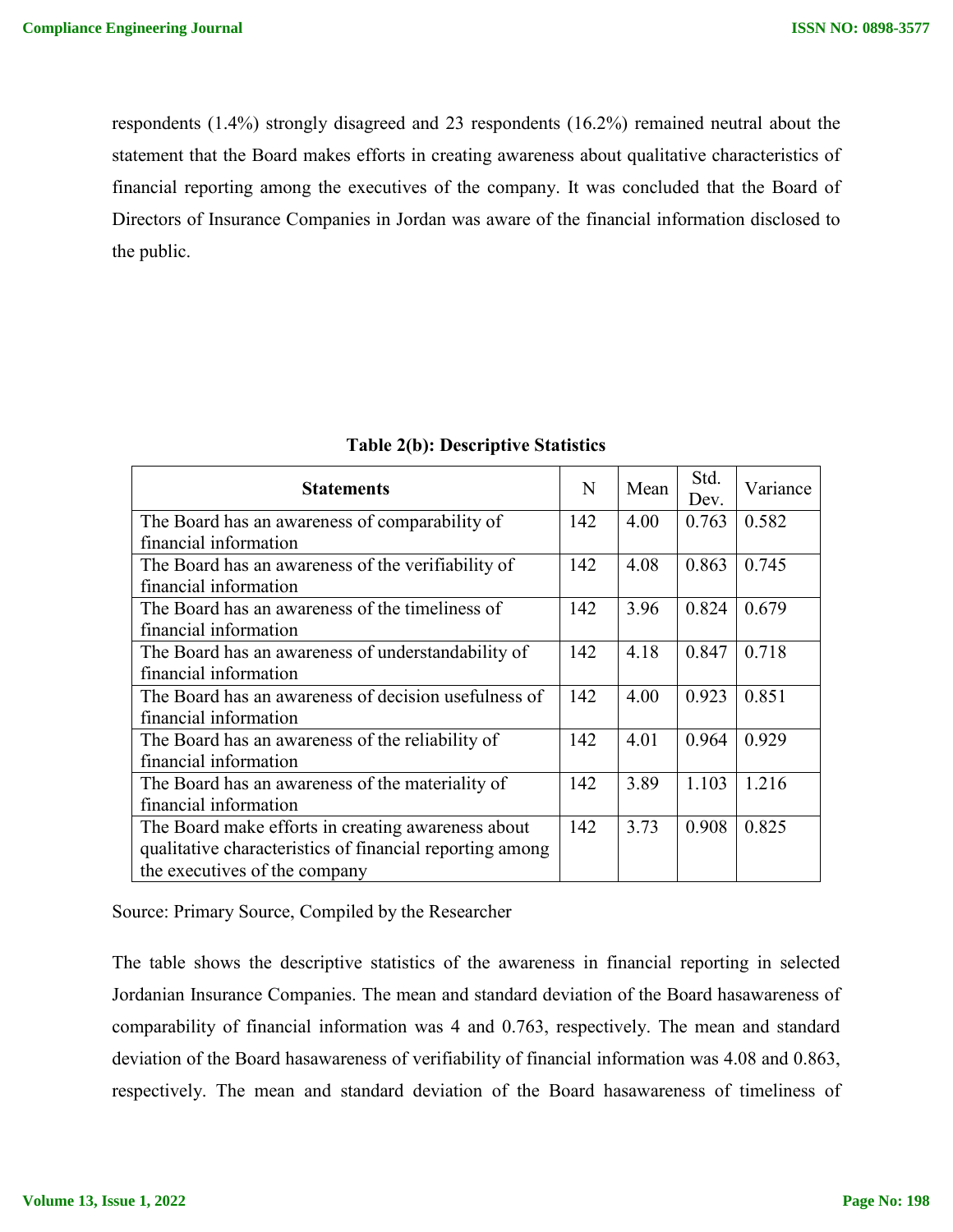financial information was 3.96 and 0.824, respectively. The mean and standard deviation of the Board has an awareness of the understandability of financial information were 4.18 and 0.847, respectively. The mean and standard deviation of the Board hasawareness of decision usefulness of financial information was 4 and 0.923, respectively. The mean and standard deviation of the Board hasawareness of the reliability of financial information was 4.01 and 0.964, respectively. The board's mean and standard deviation awareness of the materiality of financial information was 3.89 and 1.103, respectively. The mean and standard deviation of the Board's efforts to create awareness about qualitative characteristics of financial reporting among the company executives was 3.73 and 0.908, respectively.

# **Testing of First Hypothesis:**

**H0:** The awareness of the Board does not influence improving the quality of financial reporting

**H1:** The awareness of the Board influences improving the quality of financial reporting

Regression test was carried out considering independent variable, awareness of the Board and dependent variable, financial reporting quality with an aim to measure the influence of awareness of the Board in improving the quality of financial reporting in Insurance Companies of Jordan.

**Table 2(c): Results of Regression**

| Model     |                | R Square | Adjusted R<br>Square | Std. Error of the<br>Estimate |
|-----------|----------------|----------|----------------------|-------------------------------|
| Awareness | $.654^{\circ}$ |          | .066                 | 194 l                         |

a. Predictors: (Constant), Awareness of Board Source: Primary Source, Output from SPSS

From the above regression analysis, the value of R Square is 0.427 explaining the variation in financial reporting quality explained by the awareness of the Board is to the extent of 42.7%. Further, the adjusted R square value was found to be 0.066, which indicated the significance of explanatory variables. The value obtained for the standard error of an estimate is 0.194.

# **Table 2(d): Results of ANOVA**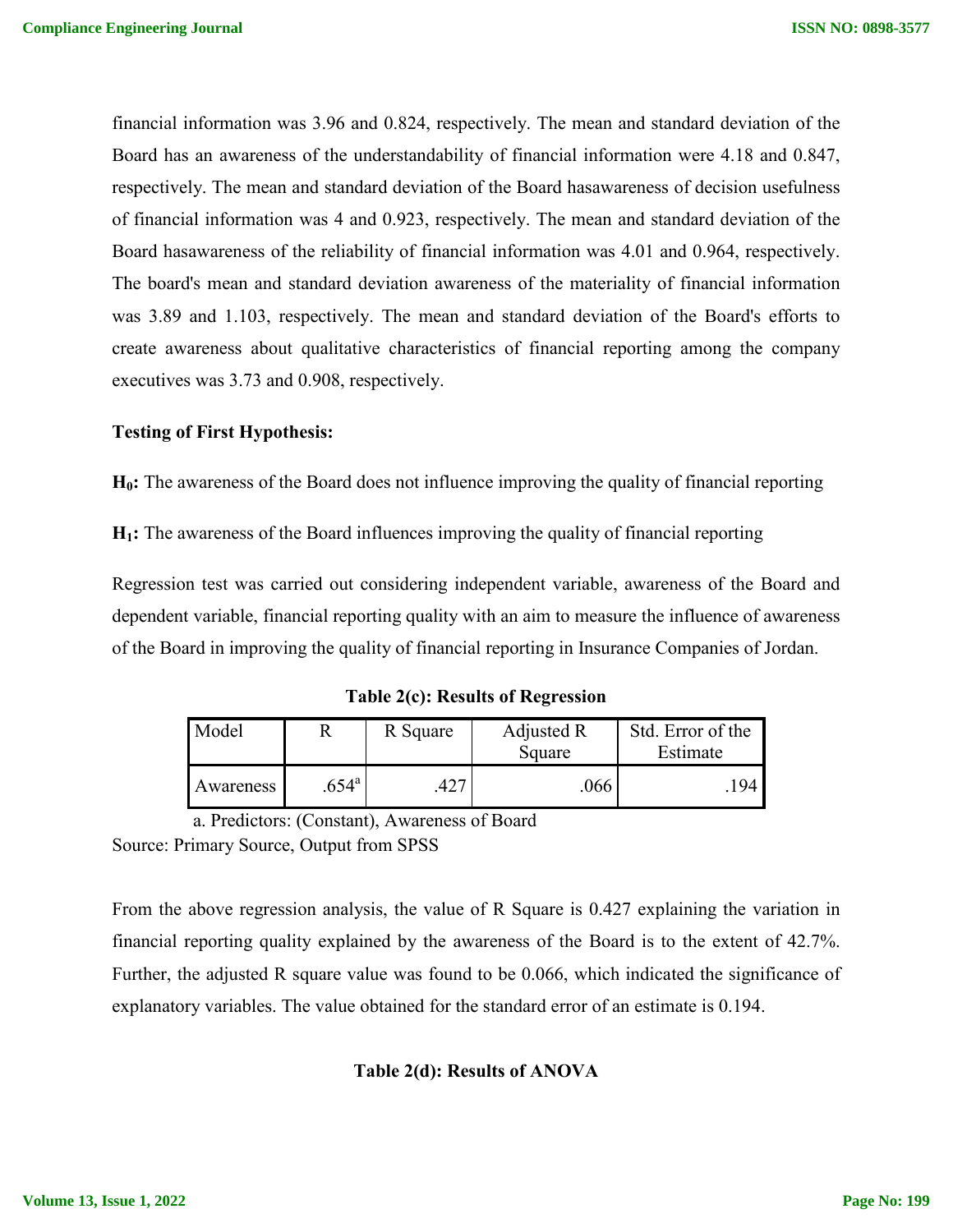| Model |            | Sum of  | df  | Mean   |       | Sig.              |
|-------|------------|---------|-----|--------|-------|-------------------|
|       |            | Squares |     | Square |       |                   |
|       | Regression | .000    |     | .000   | 4.265 | .000 <sup>b</sup> |
|       | Residual   | 98.25   | 141 | .321   |       |                   |
|       | Total      | 98.25   | 142 |        |       |                   |

a. Dependent Variable: FinRepo

b. Predictors: (Constant), Aw

Source: Primary Source, Output from SPSS

The Regressional ANOVA table revealed significant mean differences in awareness and financial reporting components. F test revealed a significant mean difference with an F value of 4.265 and a significance level of 0.000, which is less than p (0.05), showing statistical significance. Hence, there was a statistical significance between awareness and financial reporting quality.

| Table 2(e): Unstandardized and Standardized Coefficients with t values and significance |  |  |
|-----------------------------------------------------------------------------------------|--|--|
|-----------------------------------------------------------------------------------------|--|--|

| Model |            |              | Unstandardized | Standardized |        | Sig.              |
|-------|------------|--------------|----------------|--------------|--------|-------------------|
|       |            | Coefficients | Coefficients   |              |        |                   |
|       |            |              | Std. Error     | Beta         |        |                   |
|       | (Constant) | 3.179        | .214           |              | 12.956 | .000              |
|       | Avg Aw     | 4.211        | 3.341          |              | 2.517  | .000 <sub>l</sub> |

a. Dependent Variable: Avg\_FinRepo Source: Primary Source, Output from SPSS

The regression coefficient of Awareness is 4.211 indicating a positive effect of Awareness on Financial Reporting Quality which is statistically significant as the significance value is lesser than 0.05 (5%).This shows that an increase in Financial Reporting Quality by one unit increases awareness in Jordanian insurance companies by 4.211 units.

# **Regression Equation:**

**Financial Reporting Quality=**  $\beta_0 + \beta_1$  **(Awareness)<sub>1</sub>+ e** 

**Financial Reporting Quality =**  $3.179 + 4.211$  **(Awareness)** $_1 + e$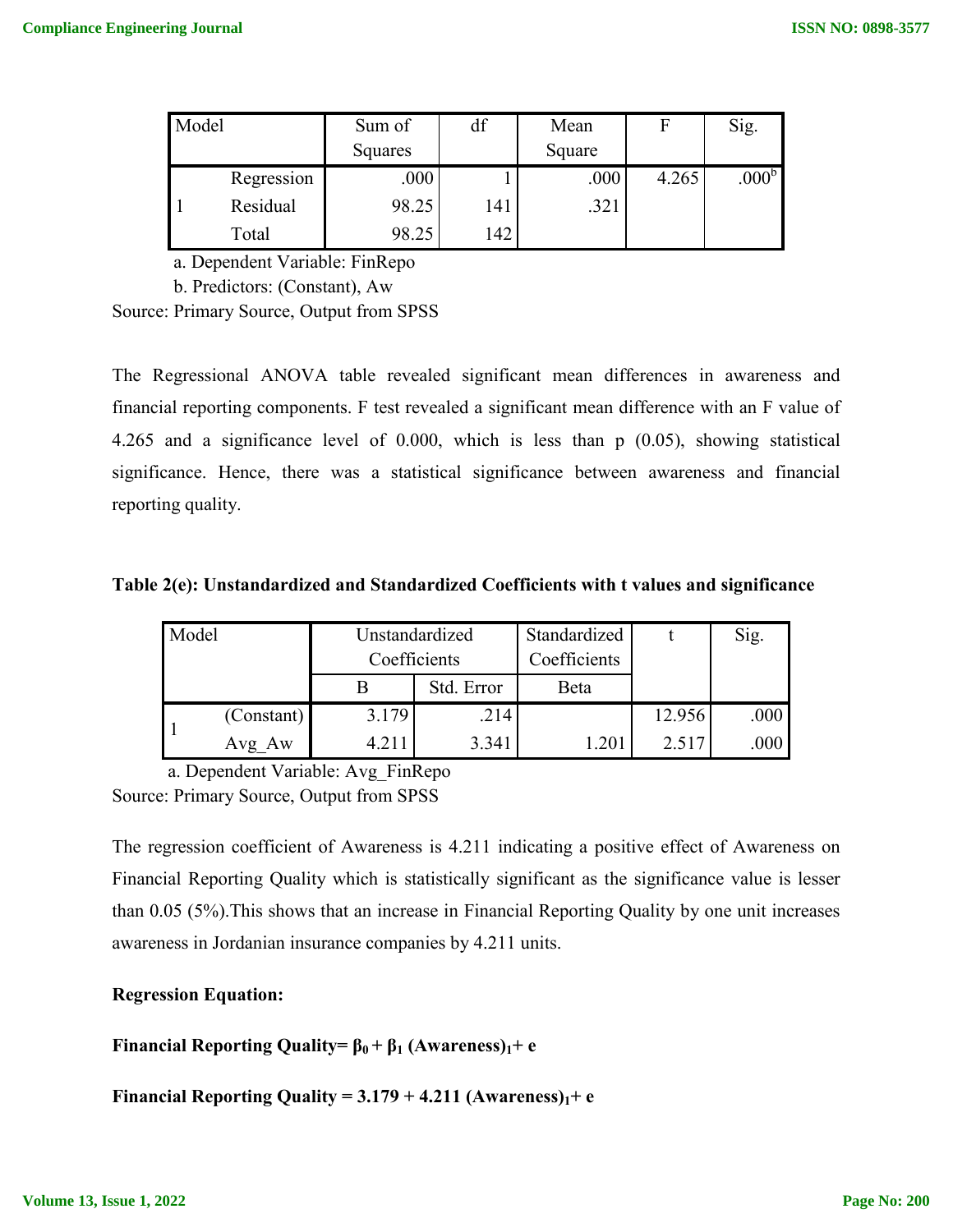|           |    | Mean | Std. Deviation | Std. Error Mean |  |
|-----------|----|------|----------------|-----------------|--|
| Awareness | 42 |      | .46393         |                 |  |

**Table 2(f): One-Sample Test**

The statistics in the above table show that the overall mean of constructs related to awareness of the Board is 3.721 with a standard deviation of 0.463. The low standard deviation shows that the data points are clustered closer to the mean.

|           |       | Test Value = $3.4$ |            |              |                            |                   |  |  |  |  |  |  |
|-----------|-------|--------------------|------------|--------------|----------------------------|-------------------|--|--|--|--|--|--|
|           |       | df                 | Sig. $(2-$ | Mean         | 95% Confidence Interval of |                   |  |  |  |  |  |  |
|           |       |                    | tailed)    | Difference   | the Difference             |                   |  |  |  |  |  |  |
|           |       |                    |            |              | Lower                      | J <sub>pper</sub> |  |  |  |  |  |  |
| Awareness | 20.21 | 142                | 000        | つつ<br>۰ عاد. | .540                       |                   |  |  |  |  |  |  |

Source: Primary Source, Output from SPSS

When a one-sample t-test was performed to verify the influence of awareness of the Board in improving the quality of financial reporting, taking 3.4 as standard, it was found that the observed mean for awareness was 3.721. 't' value of 20.21 was found to be significant with a pvalue of **.000**. In other words, **the awareness of the Board influenced improving the quality of financial reporting. Hence, the null hypothesis is rejected, and the alternative hypothesis is accepted.**

# **ROLES AND RESPONSIBILITIES OF THE BOARD**

**Table 3(a): Roles and Responsibility**

|                                                               |               | Strongly<br>Disagree | Disagree | Neutral | Agree | Strongly<br>Agree |
|---------------------------------------------------------------|---------------|----------------------|----------|---------|-------|-------------------|
| The roles and responsibilities of                             | F             |                      |          | 58      | 42    | 33                |
| the Board are separate from those<br>of the staff             | $\frac{0}{0}$ | 1.4                  | 4.9      | 40.8    | 29.6  | 23.2              |
| The Board takes the primary<br>responsibility for setting the | F             | 9                    | 20       | 20      | 82    | 11                |
| accounting policies                                           | $\frac{0}{0}$ | 6.3                  | 14.1     | 14.1    | 57.7  | 7.7               |
| The Board members seldom                                      | $\mathbf{F}$  |                      | 43       | 23      | 42    | 27                |
| assume roles and responsibilities                             | $\frac{0}{0}$ | 4.9                  | 30.3     | 16.2    | 29.6  | 19.0              |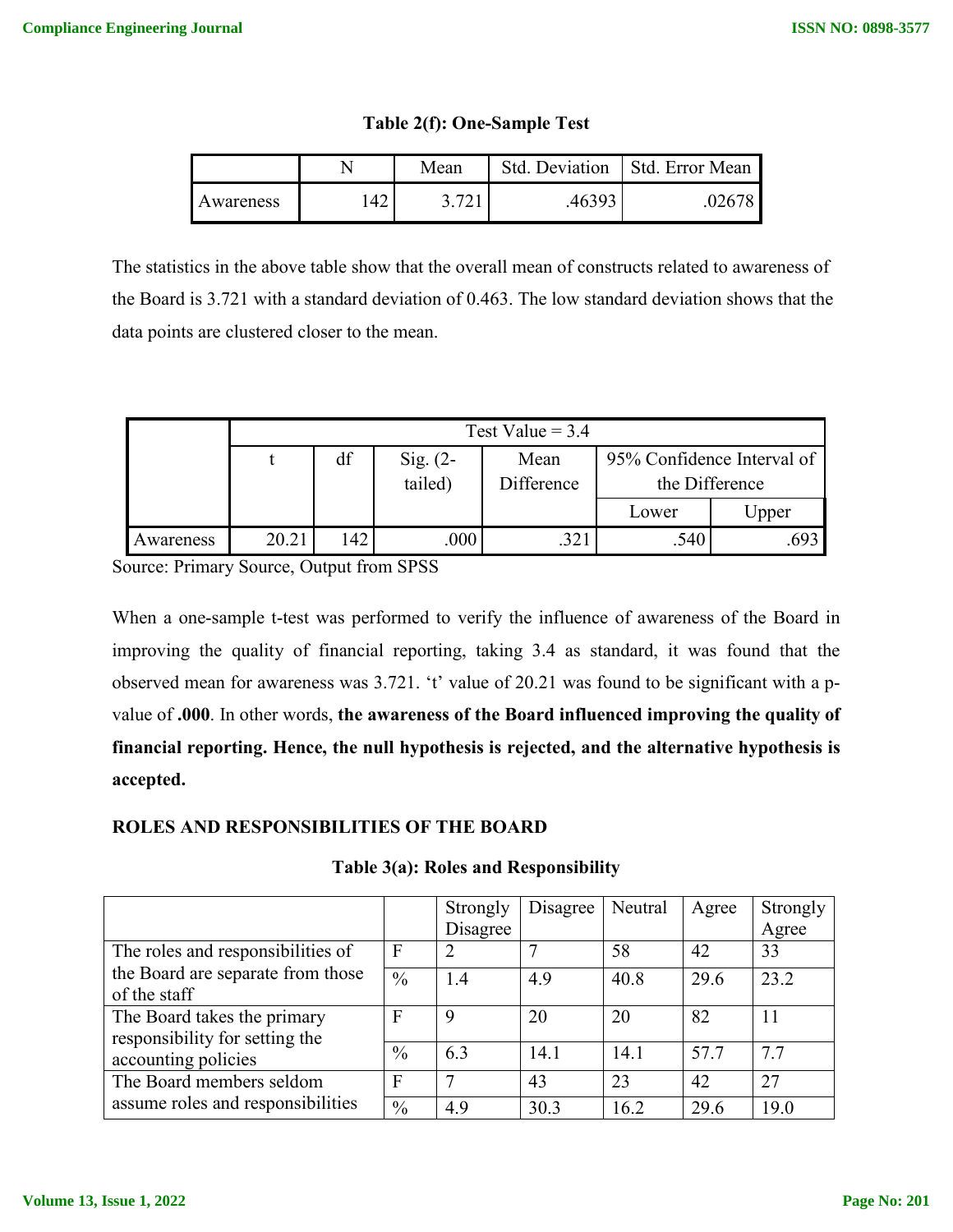| that belong to the staff            |                |      |      |      |      |      |
|-------------------------------------|----------------|------|------|------|------|------|
| The Board delegates the authority   | $\mathbf{F}$   | 4    | 32   | 19   | 45   | 42   |
| to the chief executive to carry out |                |      |      |      |      |      |
| the activities according to the     | $\frac{0}{0}$  | 2.8  | 22.5 | 13.4 | 31.7 | 29.6 |
| policies                            |                |      |      |      |      |      |
| The Board members do not            | $\overline{F}$ | 17   | 29   | 25   | 42   | 29   |
| influence the staff behavior        |                |      |      |      |      |      |
|                                     | $\frac{0}{0}$  | 12.0 | 20.4 | 17.6 | 29.6 | 20.4 |
| The Board has set up a proper       | $\overline{F}$ | 9    | 12   | 36   | 59   | 26   |
| reporting system                    | $\frac{0}{0}$  | 6.3  | 8.5  | 25.4 | 41.5 | 18.3 |
|                                     |                |      |      |      |      |      |
| The Board takes the approval of     | $\mathbf{F}$   | 11   | 29   | 16   | 55   | 31   |
| financial statements from the       | $\frac{0}{0}$  | 7.7  | 20.4 | 11.3 | 38.7 | 21.8 |
| independent auditors before         |                |      |      |      |      |      |
| reporting                           |                |      |      |      |      |      |

Source: Primary Source, Compiled by the Researcher

The table shows respondents' opinions concerning roles and responsibilities in financial reporting in selected Jordanian Insurance Companies. 42 respondents (29.6%) agreed, 33 respondents (23.2%) strongly agreed, 7 respondents (4.9%) disagreed, 2 respondents (1.4%) strongly disagreed and 58 respondents (40.8%) remained neutral about the statement that the roles and responsibilities of the Board are separate from those of the staff. 82 respondents (57.7%) agreed, 11 respondents (7.7%) strongly agreed, 20 respondents (14.1%) disagreed, 9 respondents (6.3%) strongly disagreed and 20 respondents (14.1%) remained neutral about the statement that the Board takes the primary responsibility for setting the accounting policies. 42 respondents (29.6%) agreed, 27 respondents (19%) strongly agreed, 43 respondents (30.3%) disagreed, 7 respondents (4.9%) strongly disagreed and 23 respondents (16.2%) remained neutral about the statement that the Board members seldom assume roles and responsibilities to the staff. 45 respondents (31.7%) agreed, 42 respondents (29.6%) strongly agreed, 32 respondents (22.5%) disagreed, 4 respondents (2.8%) strongly disagreed and 19 respondents (13.4%) remained neutral about the statement that the Board delegates the authority to the chief executive to carry out the activities according to the policies. 42 respondents (29.6%) agreed, 29 respondents (20.4%) strongly agreed, 29 respondents (20.4%) disagreed, 17 respondents (12%) strongly disagreed and 25 respondents (17.6%) remained neutral about the statement that the Board members do not influence the staff's behavior. 59 respondents (41.5%) agreed, 26 respondents (18.3%) strongly agreed, 12 respondents (8.5%) disagreed, 9 respondents (6.3%) strongly disagreed and 36 respondents (25.4%) remained neutral about the statement that the Board has set up a proper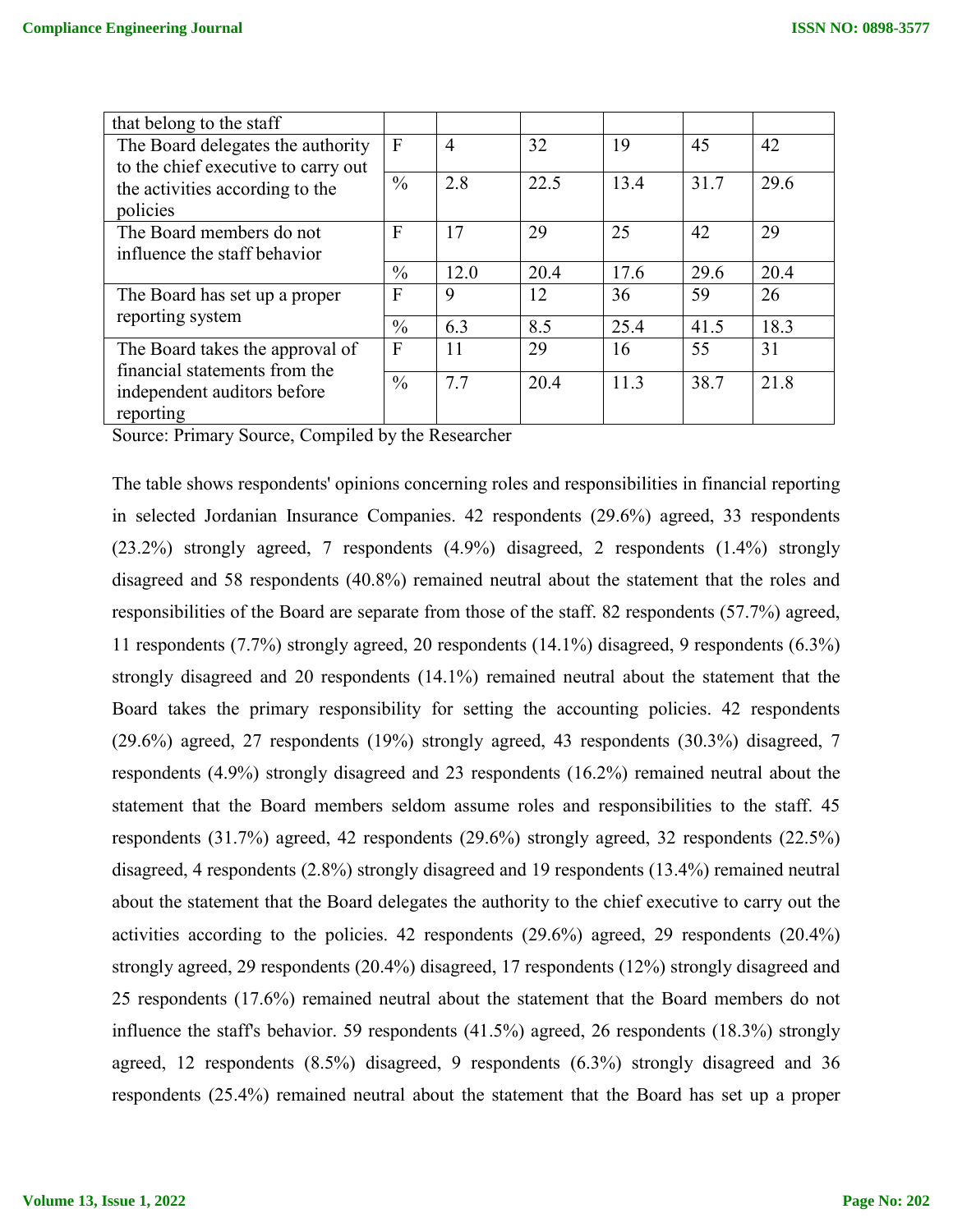reporting system. 55 respondents (38.7%) agreed, 31 respondents (21.8%) strongly agreed, 29 respondents (20.4%) disagreed, 11 respondents (7.7%) strongly disagreed and 16 respondents (11.3%) remained neutral about the statement that the Board takes the approval of financial statements from the independent auditors before reporting.It was concluded that the roles and responsibilities of the Board played a significant part in the financial reporting system of Insurance Companies in Jordan as it ensured good governance.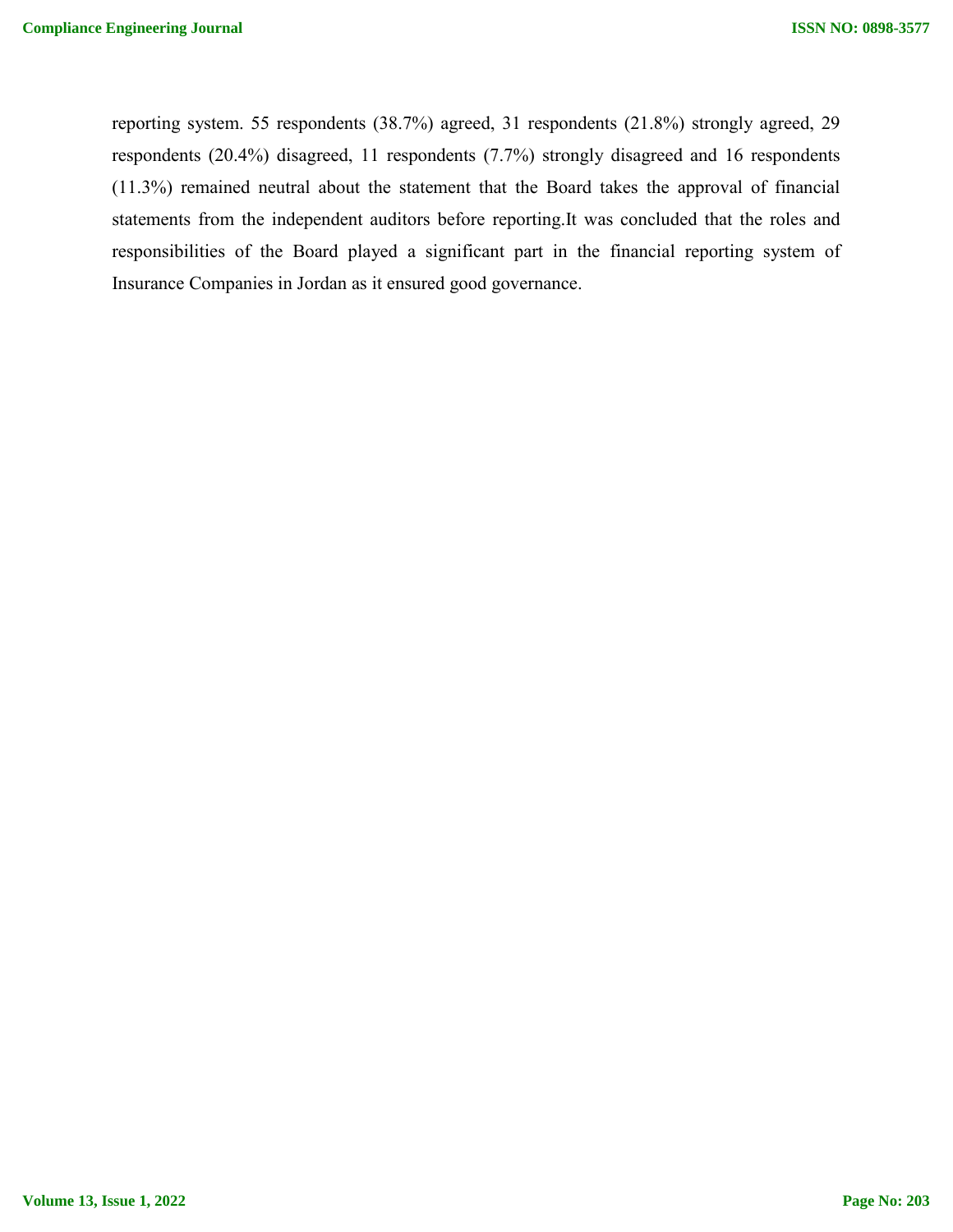| No. | <b>Statements</b>                                                                                                    | N   | Mean | Std.<br>Dev. | Variance |
|-----|----------------------------------------------------------------------------------------------------------------------|-----|------|--------------|----------|
| 1.  | The roles and responsibilities of the Board are<br>separate from those of the staff                                  | 142 | 3.68 | 0.933        | 0.870    |
| 2.  | The Board takes the primary responsibility for<br>setting the accounting policies                                    |     | 3.46 | 1.036        | 1.073    |
| 3.  | The Board members seldom assume roles and<br>responsibilities that belong to the staff                               |     | 3.27 | 1.221        | 1.491    |
| 4.  | The Board delegates the authority to the chief<br>executive to carry out the activities according to<br>the policies | 142 | 3.63 | 1.206        | 1.455    |
| 5.  | The Board members do not influence the staff<br>behavior                                                             | 142 | 3.26 | 1.319        | 1.740    |
| 6.  | The Board has set up a proper reporting system                                                                       | 142 | 3.57 | 1.081        | 1.169    |
| 7.  | The Board takes the approval of financial<br>statements from the independent auditors<br>before reporting            | 142 | 3.46 | 1.253        | 1.570    |

## **Table 3(b): Descriptive Statistics**

Source: Primary Source, Compiled by the Researcher

The table shows the descriptive statistics of the roles and responsibilities in financial reporting in selected Jordanian Insurance Companies. The mean and standard deviation of the roles and responsibilities of the Board are separate from those of the staff was 3.68 and 0.933, respectively. The mean and standard deviation of the Board taking the primary responsibility for setting the accounting policies was 3.46 and 1.036, respectively. The mean and standard deviation of the Board members seldom assuming roles and responsibilities that belong to staff was 3.27 and 1.221, respectively. The mean and standard deviation of the Board delegates the authority to the chief executive to carry out the activities according to the policies was 3.63 and 1.206, respectively. The mean and standard deviation of the Board members who do not influence the staff behavior were 3.26 and 1.319, respectively. The board's mean and standard deviation set up a proper reporting system of 3.57 and 1.081, respectively. The mean and standard deviation of the Board's approval of financial statements from the independent auditors before reporting were 3.46 and 1.253, respectively.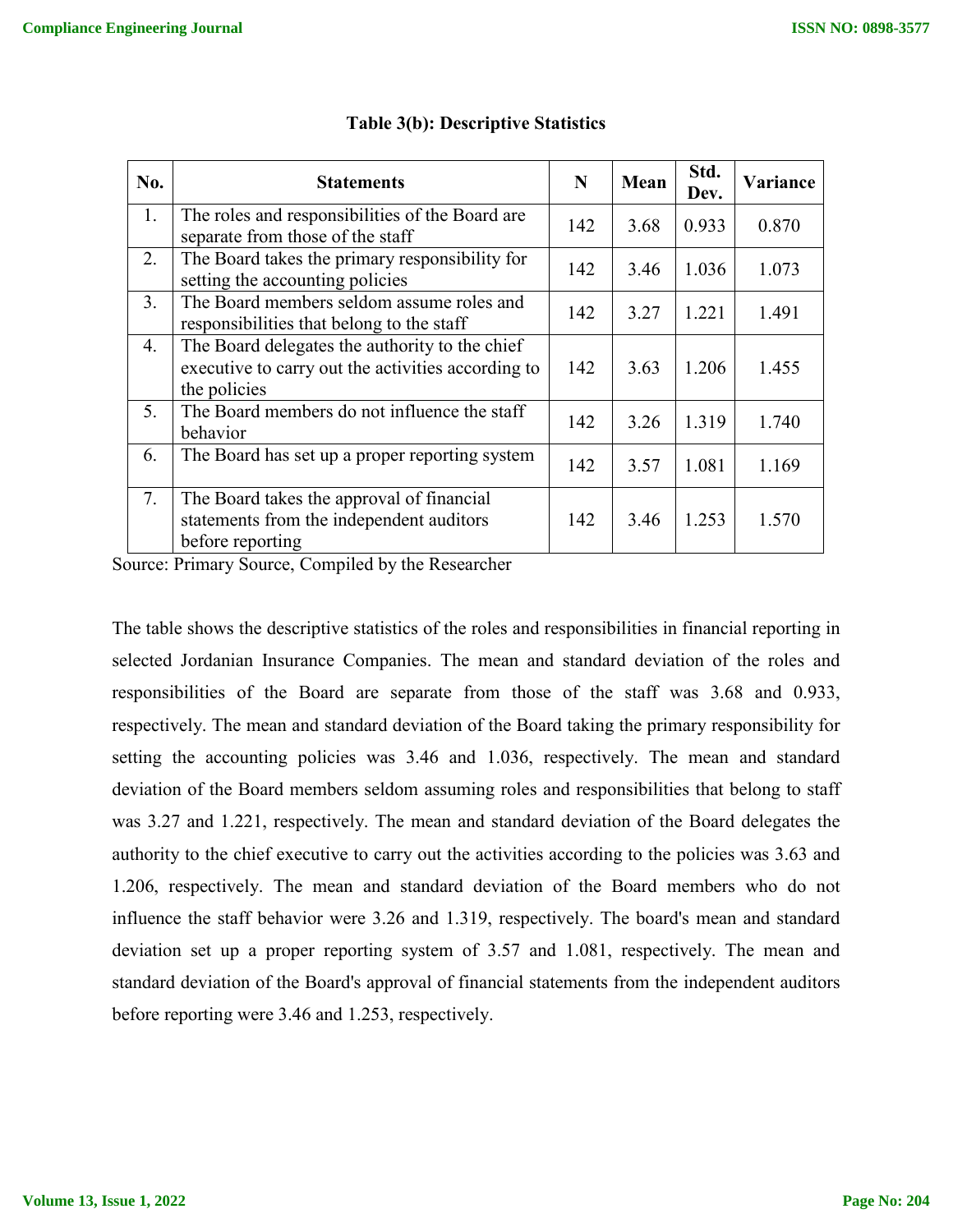## **Testing of Second Hypotheses**

**H02:** The roles and responsibilities of the Board does not influence the quality of financial reporting

**H2:** The roles and responsibilities of the Board influences the quality of financial reporting

The regression test was carried out considering the independent variable, roles and responsibilities of the Board, and dependent variable, financial reporting quality, to measure the influence of roles and responsibilities of the Board in improving the quality of financial reporting in Insurance Companies in Jordan.

| Mode |         | R Square | Adjusted R | Std. Error of |
|------|---------|----------|------------|---------------|
|      |         |          | Square     | the Estimate  |
|      | $857^a$ |          |            | 357           |

**Table 3(c): Results of Regression**

a. Predictors: (Constant), Avg\_resp

Source: Primary Source, Output from SPSS

From the above regression analysis, the value of R Square is 0.734 explaining the variation in financial reporting quality explained by the roles and responsibilities of the Board is to the extent of 73.4%. Further, the adjusted R square value was 2.28, which indicated the significance of explanatory variables. The value obtained for the standard error of estimate is 0.357.

**Table 3(d): Results of ANOVA**

| Model |            | Sum of  | df  | Mean   |       | Sig.              |
|-------|------------|---------|-----|--------|-------|-------------------|
|       |            | Squares |     | Square |       |                   |
|       | Regression | .417    |     | .475   | 3.214 | .006 <sup>b</sup> |
|       | Residual   | 98.15   | 141 | .341   |       |                   |
|       | Total      | 98.567  | 142 |        |       |                   |

a. Dependent Variable: Avg\_FinRepo

b. Predictors: (Constant), Avg\_resp

Source: Primary Source, Output from SPSS

The Regressional ANOVA table revealed significant mean differences in roles and responsibilities and financial reporting components. F test revealed a significant mean difference with an F value of 3.214 and a significance level of 0.006, which is less than p (0.05), showing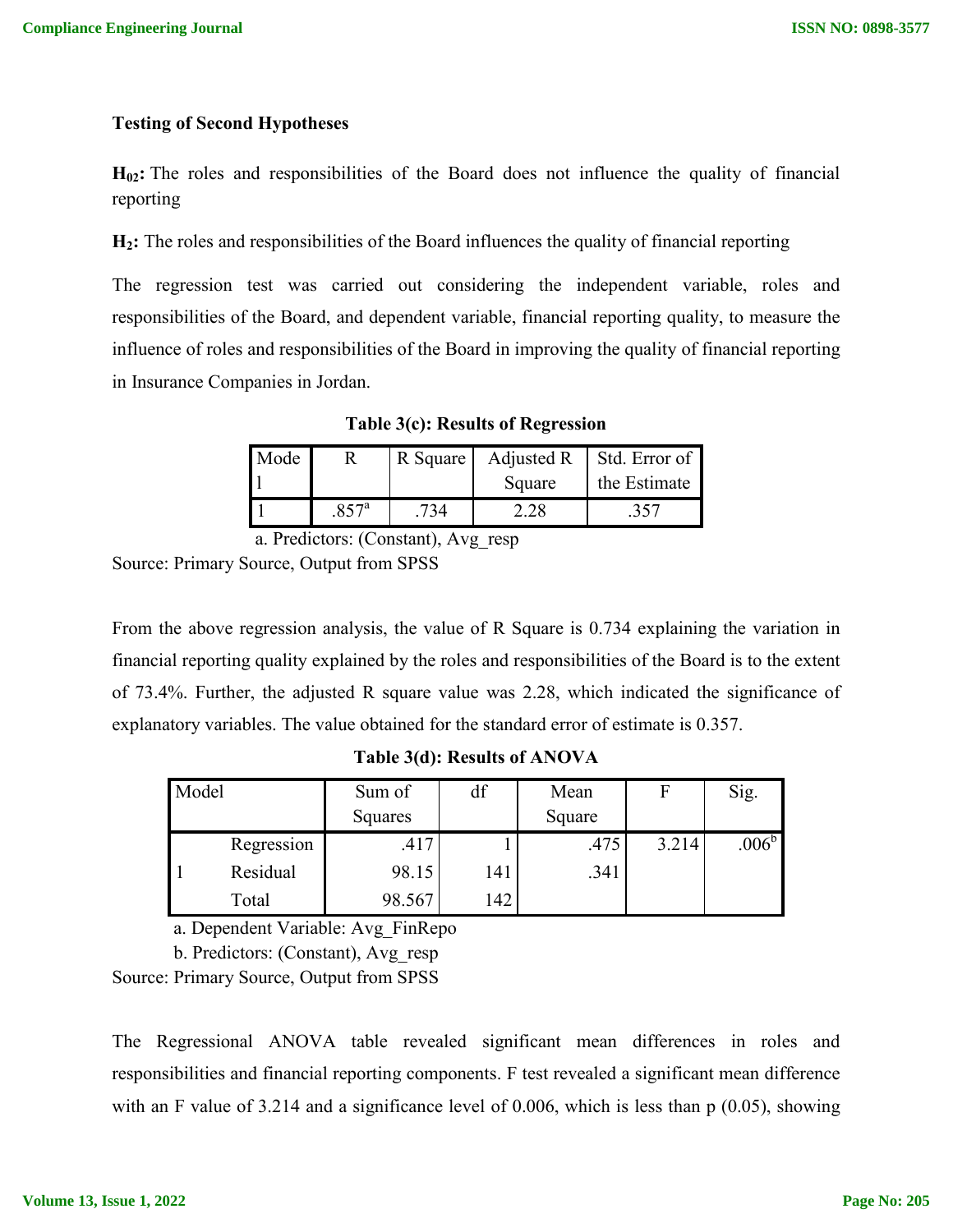statistical significance. Hence, there was a statistical significance between roles and responsibilities and financial reporting quality.

**Table 3(e): Unstandardized and Standardized Coefficients with t values and significance**

| Model |            | Unstandardized<br>Coefficients |            | Standardized<br>Coefficients |        | Sig. |
|-------|------------|--------------------------------|------------|------------------------------|--------|------|
|       |            |                                | Std. Error | Beta                         |        |      |
|       | (Constant) | 4.156                          | .208       |                              | 19.307 | .000 |
|       | Avg resp   | 3.157                          | .042       | .049                         | 1.575  | .006 |

a. Dependent Variable: Avg\_FinRepo Source: Primary Source, Output from SPSS

The regression coefficient of roles and responsibilities is 3.157, indicating a positive effect of roles and responsibilities on Financial Reporting Quality which is statistically significant as the significance value is lesser than 0.05 (5%). This shows that an increase in Financial Reporting Quality by one unit leads to an increase in the roles and responsibilities in Jordanian insurance companies by 3.157 units.

# **Regression Equation:**

# **Financial Reporting Quality=**  $\beta_0 + \beta_1$  **(Roles and Responsibilities)<sub>1</sub>+ e**

#### **Financial Reporting Quality =**  $4.156 + 3.157$  **(Roles and Responsibilities)**<sub>1</sub>+ e

|                                      |    | Mean  | Std. Deviation | Std. Error Mean |
|--------------------------------------|----|-------|----------------|-----------------|
| Roles and<br><b>Responsibilities</b> | 42 | 3.686 | .597           |                 |

**Table 3(f): One-Sample Test**

The statistics in the above table show that the overall mean of constructs related to roles and responsibilities of the Board is 3.686 with a standard deviation of 0.597. The low standard deviation shows that the data points are clustered closer to the mean.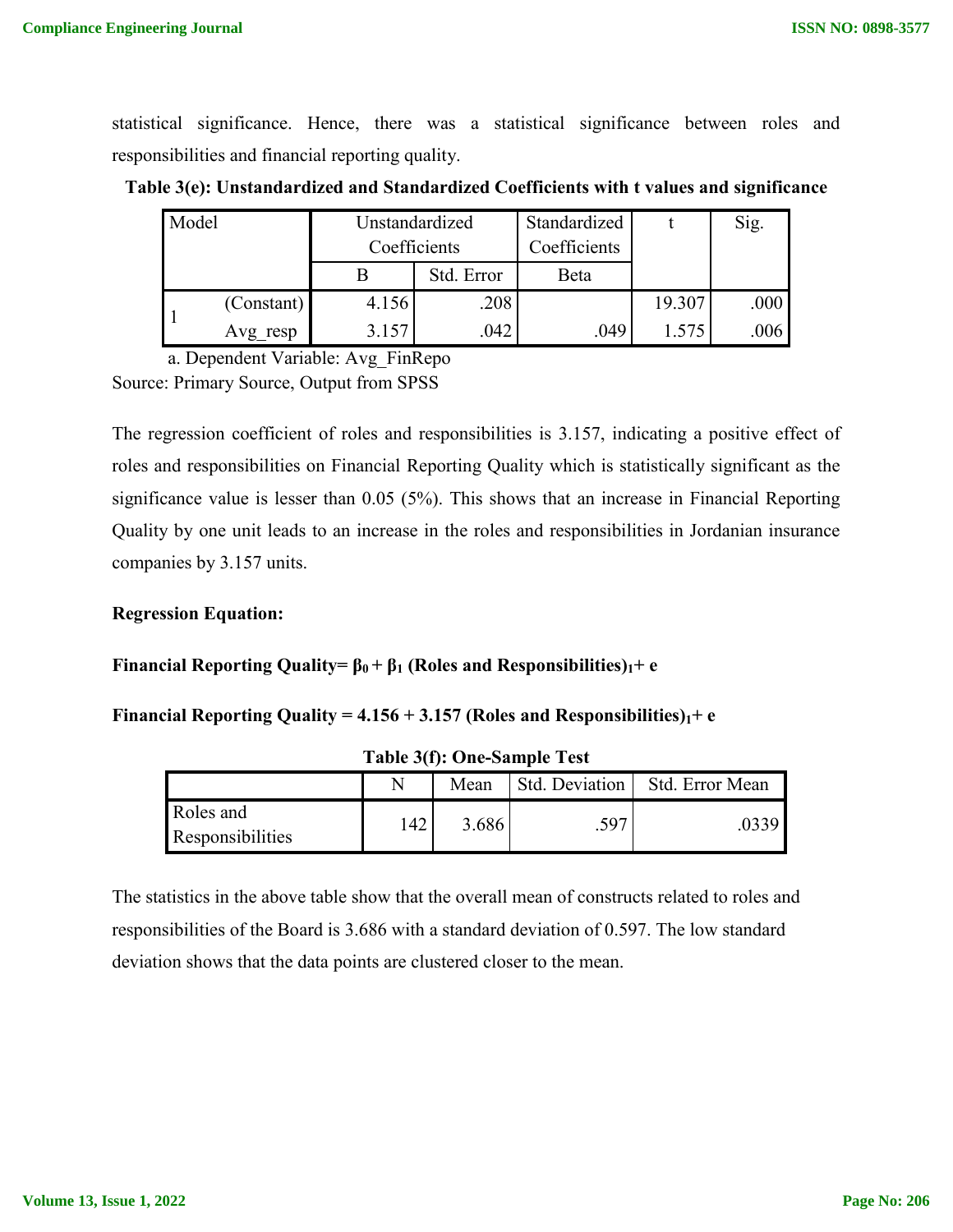|                               | Test Value = $3.4$ |     |            |            |                         |       |
|-------------------------------|--------------------|-----|------------|------------|-------------------------|-------|
|                               |                    | df  | Sig. $(2-$ | Mean       | 95% Confidence Interval |       |
|                               |                    |     | tailed)    | Difference | of the Difference       |       |
|                               |                    |     |            |            |                         |       |
|                               |                    |     |            |            | Lower                   | Upper |
| Roles and<br>Responsibilities | 1.969              | 142 | .004       | .0286      | .0319                   | .165  |

Source: Primary Source, Output from SPSS

When a one-sample t-test was performed to verify the influence of role and responsibilities of the Board in improving the quality of financial reporting, taking 3.4 as standard, it was found that the observed mean for role and responsibilities was 3.686. 't' value of 1.969 was found to be significant with a p-value of **.004**. **In other words**, **the roles and responsibilities of the board influence the quality of financial reporting. Hence, the null hypothesis is rejected, and the alternative hypothesis is accepted.**

#### **Conclusion**

The study investigated the impact of the Board of directors on financial reporting quality in Jordanian Insurance Companies. The study found that there is a positive and significant impact board of directors on financial reporting quality in Jordanian Insurance Companies. In addition, the study found that there is a significant role for the Board of directors to oversee the preparation and publication of financial reports. This study also revealed the existence of some Jordanian companies that do not disclose full mandatory items, which leads to misleading the investor and not making an investment decision correctly. Hence, the concept of financial reporting has to be considered adequately by Jordanian Insurance Companies.

#### **References:**

- AmnehAlkurdi& Mohammad Aladwan (2019), The Impact of Corporate Governance on Risk Disclosure: Jordanian Evidence, Academy of Accounting and Financial Studies Journal, Research Article: 2019 Vol: 23 Issue: 1, Print ISSN: 1096-3685; Online ISSN: 1528-2635
- DavidWanyonyi Wanyama, Tobias Olweny (2013), "Effects of Corporate Governance on Financial Performance of Listed Insurance Firms in Kenya," Public Policy and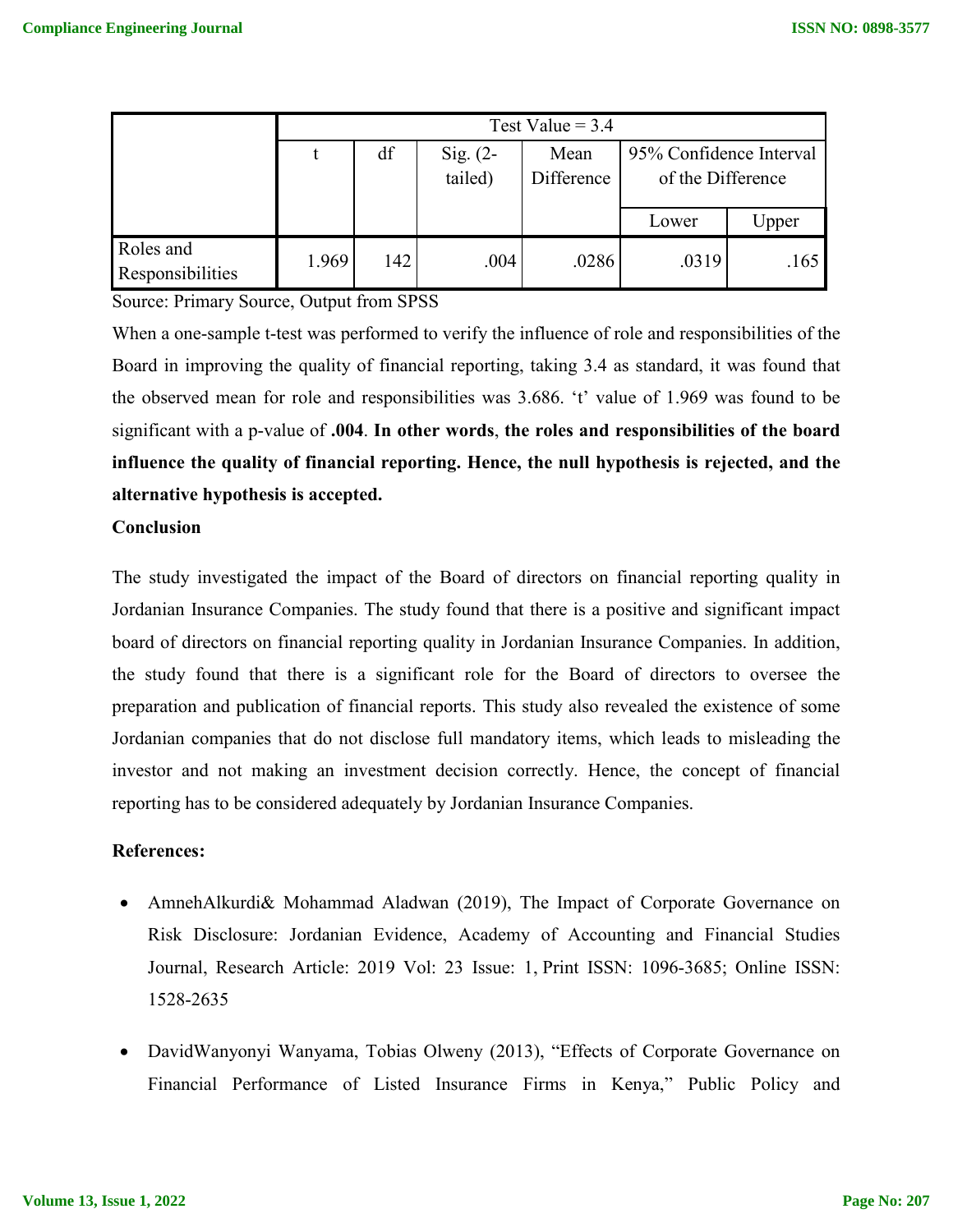Administration Research,ISSN 2224-5731(Paper) ISSN 2225-0972(Online)Vol.3,No.4,2013

- Doron Nissim (2010). Analysis and Valuation of Insurance Companies.
- Hope OsayantinAifuwa&KemebradikemorEmbele, (2019), "Board Characteristics and Financial Reporting Quality", Department of Accounting, University of Benin, Benin City, Edo State, Nigeria.
- Khaled Erieg Abu-Risheh and Mo'taz Amin Al-Sa'eed, (2012), "The Impact of Good Corporate Governance Practices on Financial Reporting Quality: Empirical Evidence From Jordanian Listed Companies".
- Klein, A. (2002). Audit committee, board of director characteristics, and earnings management. Journal of accounting and economics, 33(3), 375-400.
- SalauAbdulmalik, Ayoib Che Ahmad and Usman Baba Aliyu, (2015), "Financial Reporting Quality: The Role of Independent and Grey directors, Board Continuous Training and Internal Audit function", IPBJ Vol. 7(2), 40-57, 2015
- Samuel AkpovwreEyenubo, Mudzamir Mohammed & Mohammad Ali, (2017), "Audit Committee Effectiveness of Financial Reporting Quality in Listed companies in Nigeria Stock Exchange", TunkuPuteriIntanSafinaz School of Accountancy, Universiti Utara Malaysia
- SigitSukmono, (2015), "Effect of The Board Of Commissioners Of Its Value Through Quality Of Financial Reporting", International Journal of Scientific & Technology Research
- Tang, Q., Chen, H. and Lin, Z. (2016), "How to measure country-level financial reporting quality?", Journal of Financial Reporting and Accounting, Vol. 14 No. 2, pp. 230- 265. https://doi.org/10.1108/JFRA-09-2014-0073
- Tristan Nguyen and Philipp Molinari, (2013), "Accounting for "Insurance Contracts" According to IASB Exposure Draft — Is the Information Useful?,The Geneva Papers, 2013, 38, (376–398) r 2013 The International Association for the Study of Insurance Economics 1018-5895/13